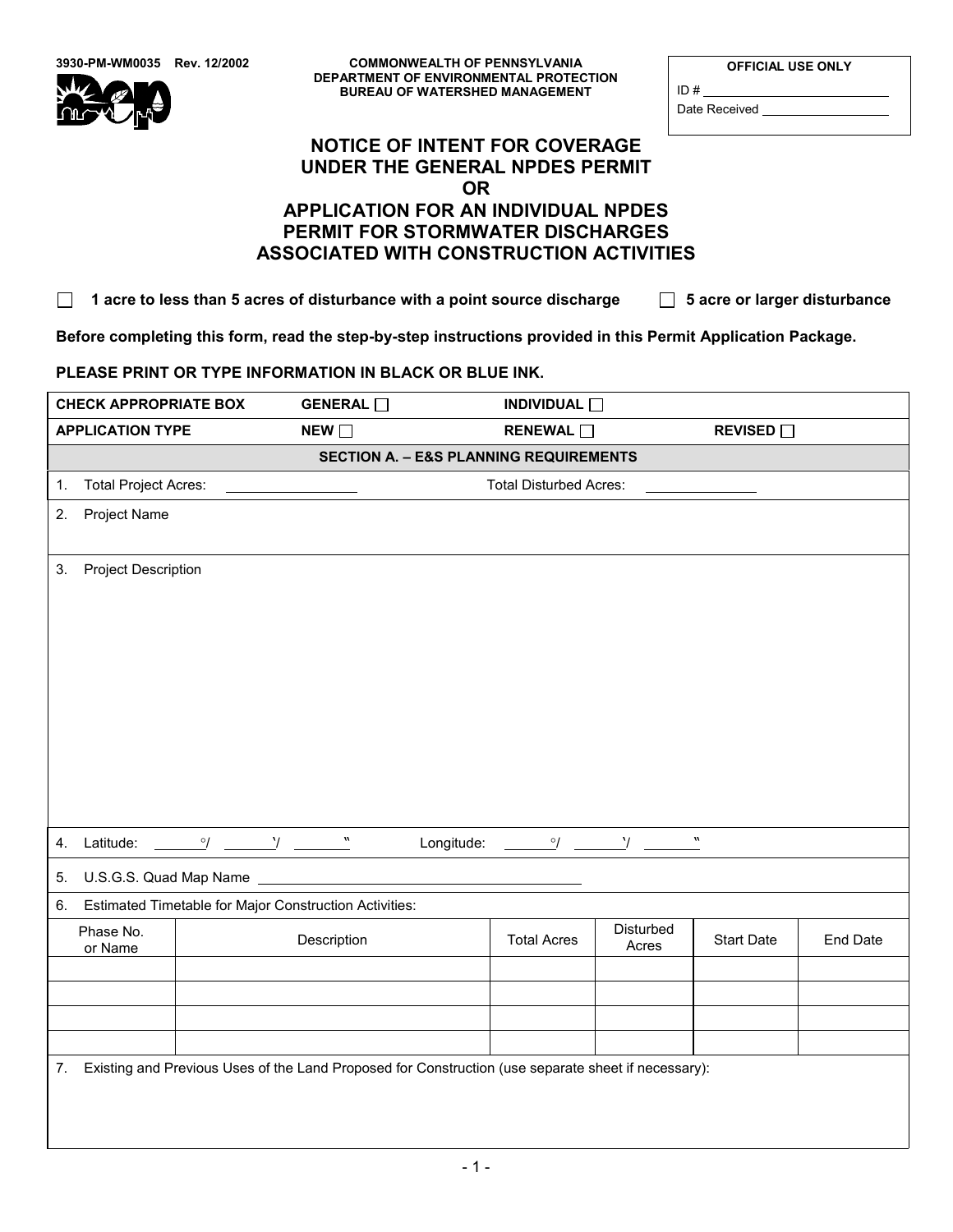### **3930-PM-WM0035 Rev. 12/2002**

| 8.  | Quantitative Data: (Submit the following data if past or present land use provides a potential for contaminated runoff from the<br>project site)<br>N/A |                          |                                         |    |             |                                       |
|-----|---------------------------------------------------------------------------------------------------------------------------------------------------------|--------------------------|-----------------------------------------|----|-------------|---------------------------------------|
|     | Pollutant                                                                                                                                               | Concentration<br>w/Units | Source                                  |    | Sample Type | Date(s) / Number<br>of Samples        |
| (1) |                                                                                                                                                         |                          |                                         |    |             |                                       |
| (2) |                                                                                                                                                         |                          |                                         |    |             |                                       |
| 9.  | Description of any Fill Materials: Provide a brief description of all fill materials whether taken from on site or off site                             |                          |                                         |    |             |                                       |
|     |                                                                                                                                                         |                          |                                         |    |             |                                       |
|     |                                                                                                                                                         |                          |                                         |    |             |                                       |
|     |                                                                                                                                                         |                          |                                         |    |             |                                       |
|     |                                                                                                                                                         |                          |                                         |    |             |                                       |
|     |                                                                                                                                                         |                          |                                         |    |             |                                       |
|     | 10. Summary of Structural and Non-Structural E&S Control BMPs as detailed in the attached E&S Plan:                                                     |                          |                                         |    |             |                                       |
|     |                                                                                                                                                         |                          |                                         |    |             |                                       |
|     |                                                                                                                                                         |                          |                                         |    |             |                                       |
|     |                                                                                                                                                         |                          |                                         |    |             |                                       |
|     |                                                                                                                                                         |                          |                                         |    |             |                                       |
|     |                                                                                                                                                         |                          |                                         |    |             |                                       |
|     |                                                                                                                                                         |                          |                                         |    |             |                                       |
|     |                                                                                                                                                         |                          |                                         |    |             |                                       |
|     |                                                                                                                                                         |                          |                                         |    |             |                                       |
|     | 11. Stormwater Discharges to (during construction):                                                                                                     |                          |                                         |    |             |                                       |
|     | Waters of the Commonwealth $\square$                                                                                                                    |                          | Municipal Separate Storm Sewer □        |    |             | Private Storm Sewer □                 |
|     | 12. Receiving Water/Watershed Name                                                                                                                      |                          | Name of Municipal Storm Sewer Operator: |    |             | Name of Private Storm Sewer Operator: |
|     | 13. Chapter 93 Receiving Water<br>Classification:                                                                                                       | Secondary Water:         |                                         |    | Other:      |                                       |
|     | 14. Is your E&S Plan attached?                                                                                                                          | Yes                      | $\mathcal{L}_{\mathcal{A}}$             | No |             |                                       |
|     |                                                                                                                                                         |                          |                                         |    |             |                                       |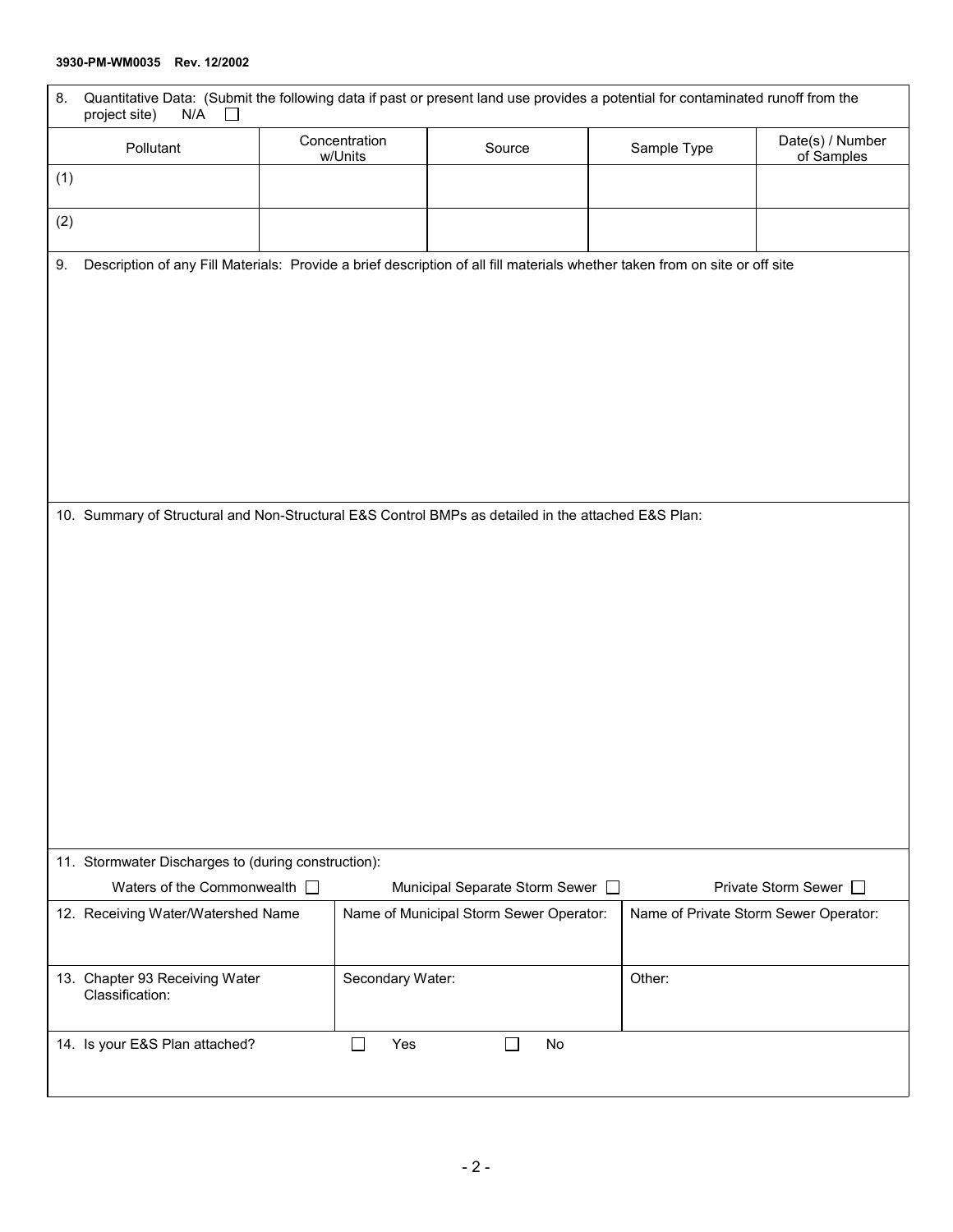| 3930-PM-WM0035<br>Rev. 12/2002                                                                                                                                                         |                                  |                   |                                         |              |             |        |  |
|----------------------------------------------------------------------------------------------------------------------------------------------------------------------------------------|----------------------------------|-------------------|-----------------------------------------|--------------|-------------|--------|--|
|                                                                                                                                                                                        |                                  |                   | <b>SECTION B. APPLICANT INFORMATION</b> |              |             |        |  |
| Owner's Last Name                                                                                                                                                                      |                                  | <b>First Name</b> |                                         | Phone        |             |        |  |
|                                                                                                                                                                                        |                                  |                   |                                         | <b>FAX</b>   |             |        |  |
| <b>Mailing Address</b>                                                                                                                                                                 |                                  | City              |                                         | State        | $ZIP + 4$   |        |  |
| Additional Owner's Last Name                                                                                                                                                           |                                  | <b>First Name</b> |                                         | Phone        |             |        |  |
|                                                                                                                                                                                        |                                  |                   |                                         | <b>FAX</b>   |             |        |  |
| <b>Mailing Address</b>                                                                                                                                                                 |                                  | City              |                                         | State        | $ZIP + 4$   |        |  |
| Operator's Last Name                                                                                                                                                                   |                                  | <b>First Name</b> |                                         | Phone        |             |        |  |
|                                                                                                                                                                                        |                                  |                   |                                         | <b>FAX</b>   |             |        |  |
| <b>Mailing Address</b>                                                                                                                                                                 |                                  | City              |                                         | State        | $ZIP + 4$   |        |  |
| Additional Operator's Last Name                                                                                                                                                        |                                  | <b>First Name</b> |                                         | Phone        |             |        |  |
|                                                                                                                                                                                        |                                  |                   |                                         | <b>FAX</b>   |             |        |  |
| <b>Mailing Address</b>                                                                                                                                                                 |                                  | City              |                                         | State        | $ZIP + 4$   |        |  |
|                                                                                                                                                                                        |                                  |                   | <b>SECTION C. SITE INFORMATION</b>      |              |             |        |  |
| Site Name                                                                                                                                                                              |                                  |                   |                                         |              |             |        |  |
| Site Location                                                                                                                                                                          |                                  |                   |                                         |              |             |        |  |
| Site Location -- City                                                                                                                                                                  |                                  | State             | $ZIP+4$                                 |              |             |        |  |
| Detailed Written Directions to Site                                                                                                                                                    |                                  |                   |                                         |              |             |        |  |
|                                                                                                                                                                                        |                                  |                   |                                         |              |             |        |  |
|                                                                                                                                                                                        |                                  |                   |                                         |              |             |        |  |
|                                                                                                                                                                                        |                                  |                   |                                         |              |             |        |  |
|                                                                                                                                                                                        |                                  |                   |                                         |              |             |        |  |
| Description of Site                                                                                                                                                                    |                                  |                   |                                         |              |             |        |  |
| <b>County Name</b>                                                                                                                                                                     | Municipality                     |                   |                                         | City         | <b>Boro</b> | Twp    |  |
|                                                                                                                                                                                        |                                  |                   |                                         | $\Box$       | $\Box$      | $\Box$ |  |
| <b>County Name</b>                                                                                                                                                                     | Municipality                     |                   |                                         | City         | <b>Boro</b> | Twp    |  |
|                                                                                                                                                                                        |                                  |                   |                                         | $\mathbf{I}$ | $\Box$      | П      |  |
| SECTION D. OTHER POLLUTANTS; PREPAREDNESS PREVENTION AND CONTINGENCY (PPC) PLAN                                                                                                        |                                  |                   |                                         |              |             |        |  |
| Will you use and/or store chemicals, solvents, other hazardous waste or materials with the potential to cause accidental pollution<br>1.<br>during earth disturbance activities? Yes □ |                                  | No                | (If yes, a PPC Plan is required)        |              |             |        |  |
| Will you disturb earth on-site that may lead to a discharge of hazardous waste or materials with the potential to cause accidental<br>2.<br>pollution? Yes $\square$<br>No $\Box$      | (If yes, a PPC Plan is required) |                   |                                         |              |             |        |  |
|                                                                                                                                                                                        |                                  |                   |                                         |              |             |        |  |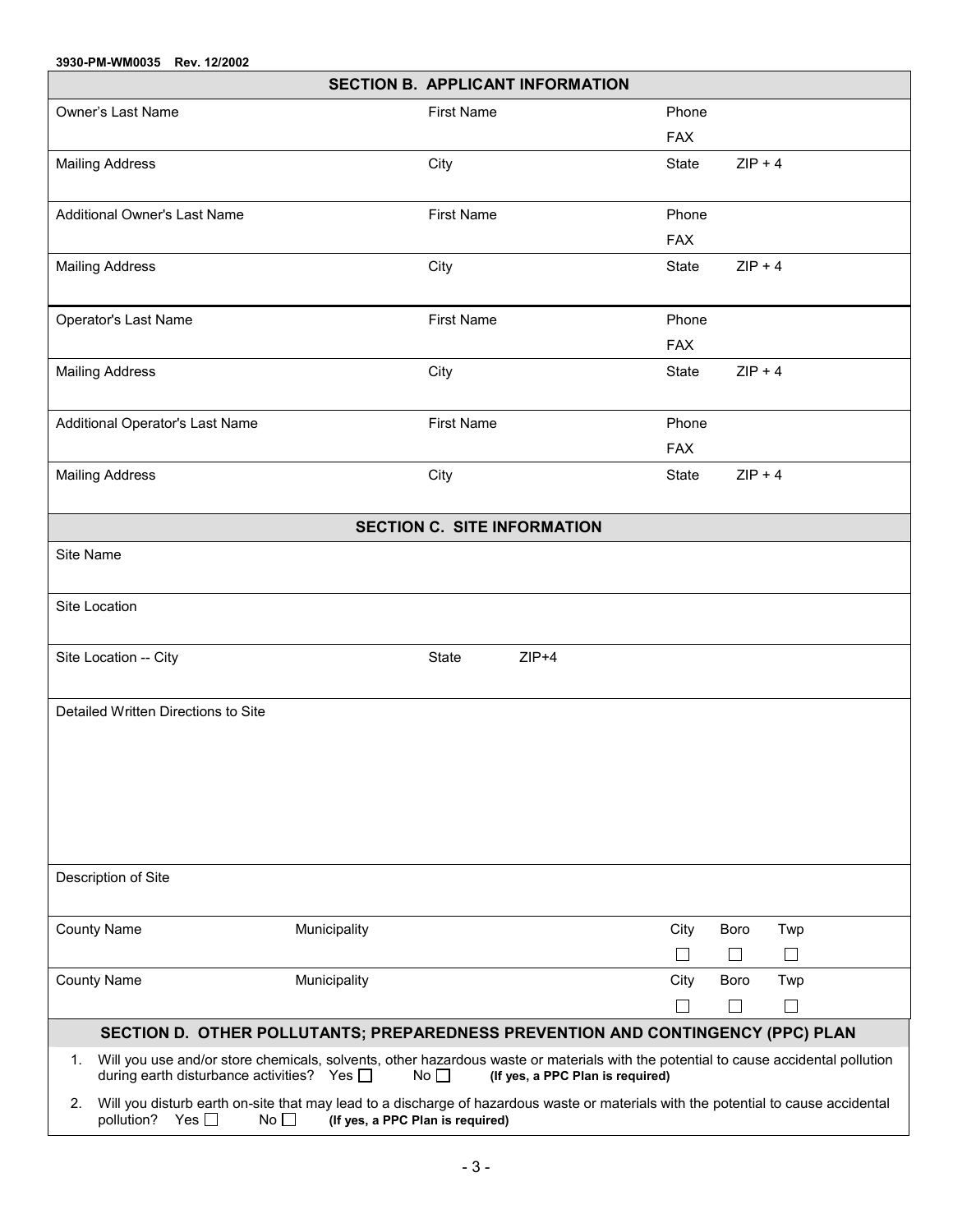### **3930-PM-WM0035 Rev. 12/2002**

# **SECTION E. POST CONSTRUCTION STORMWATER MANAGEMENT (PCSM) PLAN**

| 1. | Attach a PCSM Plan, which should provide design features and BMPs that will manage any net increase in stormwater runoff<br>volume from a 2-year/24-hour frequency storm. The PCSM Plan shold be designed to maximize infiltration BMP technologies,<br>eliminate (where possible) or minimize point source discharges to surface waters, preserve the integrity of stream channels, and<br>protect the physical, biological and chemical qualities of the receiving surface water. At a minimum, the PCSM Plan should include                                                                                                                            |    |                                                                                                                                                                                                                                                                                                                                                                                                                                                                                                                 |                         |                          |                   |
|----|-----------------------------------------------------------------------------------------------------------------------------------------------------------------------------------------------------------------------------------------------------------------------------------------------------------------------------------------------------------------------------------------------------------------------------------------------------------------------------------------------------------------------------------------------------------------------------------------------------------------------------------------------------------|----|-----------------------------------------------------------------------------------------------------------------------------------------------------------------------------------------------------------------------------------------------------------------------------------------------------------------------------------------------------------------------------------------------------------------------------------------------------------------------------------------------------------------|-------------------------|--------------------------|-------------------|
|    | the following information:<br>A written narrative.<br>a.<br>b.<br>Plan drawings.<br>Identification and location of post construction stormwater management BMPs. Such BMPs should address:<br>c.<br>Infiltration<br>$\bullet$<br>Volume and rate control<br>$\bullet$<br>Water quality treatment<br>Operation and maintenance procedures.<br>d.<br>Supporting calculations and measurements.<br>е.<br>Supporting calculations and measurements are required only if the answers to both questions 1 and 2, below, are NO.<br>The approximate original contours of the project site will be maintained or replicated and the disturbed areas will be<br>1) |    |                                                                                                                                                                                                                                                                                                                                                                                                                                                                                                                 |                         |                          |                   |
|    |                                                                                                                                                                                                                                                                                                                                                                                                                                                                                                                                                                                                                                                           | 2) | revegetated or otherwise stabilized with pervious material.<br>PCSM BMPs which: use natural measures to eliminate pollution, do not require extensive construction efforts, promote<br>pollutant reduction, and are capable of controlling the net increase in the volume and rate of stormwater runoff from a<br>2-year/24-hour storm event will be employed, and the net increase in the volume of post construction runoff is infiltrated<br>and/or dissipated away from surface waters of the Commonwealth. |                         | Yes<br>No<br>Yes<br>No   |                   |
|    |                                                                                                                                                                                                                                                                                                                                                                                                                                                                                                                                                                                                                                                           |    | If the responses to both questions 1 and 2, above are NO, please provide the requested post construction stormwater<br>information in the Data Table for Supporting Calculations and Measurements below:                                                                                                                                                                                                                                                                                                        |                         |                          |                   |
|    |                                                                                                                                                                                                                                                                                                                                                                                                                                                                                                                                                                                                                                                           |    | DATA TABLE FOR SUPPORTING CALCULATIONS AND MEASUREMENTS                                                                                                                                                                                                                                                                                                                                                                                                                                                         |                         |                          |                   |
|    |                                                                                                                                                                                                                                                                                                                                                                                                                                                                                                                                                                                                                                                           |    |                                                                                                                                                                                                                                                                                                                                                                                                                                                                                                                 |                         |                          |                   |
|    |                                                                                                                                                                                                                                                                                                                                                                                                                                                                                                                                                                                                                                                           |    | 2-Year/24-Hour Frequency Storm Rainfall Amount = _____ inches                                                                                                                                                                                                                                                                                                                                                                                                                                                   | <b>Pre-construction</b> | <b>Post-Construction</b> | <b>Net Change</b> |
|    |                                                                                                                                                                                                                                                                                                                                                                                                                                                                                                                                                                                                                                                           |    | Impervious area (%)                                                                                                                                                                                                                                                                                                                                                                                                                                                                                             |                         |                          |                   |
|    |                                                                                                                                                                                                                                                                                                                                                                                                                                                                                                                                                                                                                                                           |    | Weighted Runoff coefficient                                                                                                                                                                                                                                                                                                                                                                                                                                                                                     |                         |                          |                   |
|    |                                                                                                                                                                                                                                                                                                                                                                                                                                                                                                                                                                                                                                                           |    | Runoff from a 2-year/24-hour frequency storm (acre-feet)                                                                                                                                                                                                                                                                                                                                                                                                                                                        |                         |                          |                   |
|    |                                                                                                                                                                                                                                                                                                                                                                                                                                                                                                                                                                                                                                                           |    | Volume of stormwater to be infiltrated through BMPs (acre-feet)                                                                                                                                                                                                                                                                                                                                                                                                                                                 |                         |                          |                   |
|    |                                                                                                                                                                                                                                                                                                                                                                                                                                                                                                                                                                                                                                                           |    | Peak discharge rate (cubic feet/second) and duration                                                                                                                                                                                                                                                                                                                                                                                                                                                            |                         |                          |                   |
|    |                                                                                                                                                                                                                                                                                                                                                                                                                                                                                                                                                                                                                                                           |    | Are the PCSM Plan and supporting calculations and measurements designed in accordance with local ordinances that incorporate<br>measures to protect and maintain existing uses and water quality enacted under an Act 167 Stormwater Watershed Management Plan<br>or a Municipal Separate Storm Sewer System (MS4) NPDES permit?                                                                                                                                                                                | Yes                     | No                       |                   |
| 2. |                                                                                                                                                                                                                                                                                                                                                                                                                                                                                                                                                                                                                                                           |    | If the proposed post construction stormwater BMPs will not infiltrate the net increase in Stormwater Runoff volume from the<br>2-year/24-hour frequency storm, please provide a brief explanation:                                                                                                                                                                                                                                                                                                              |                         |                          |                   |
|    |                                                                                                                                                                                                                                                                                                                                                                                                                                                                                                                                                                                                                                                           |    |                                                                                                                                                                                                                                                                                                                                                                                                                                                                                                                 |                         |                          |                   |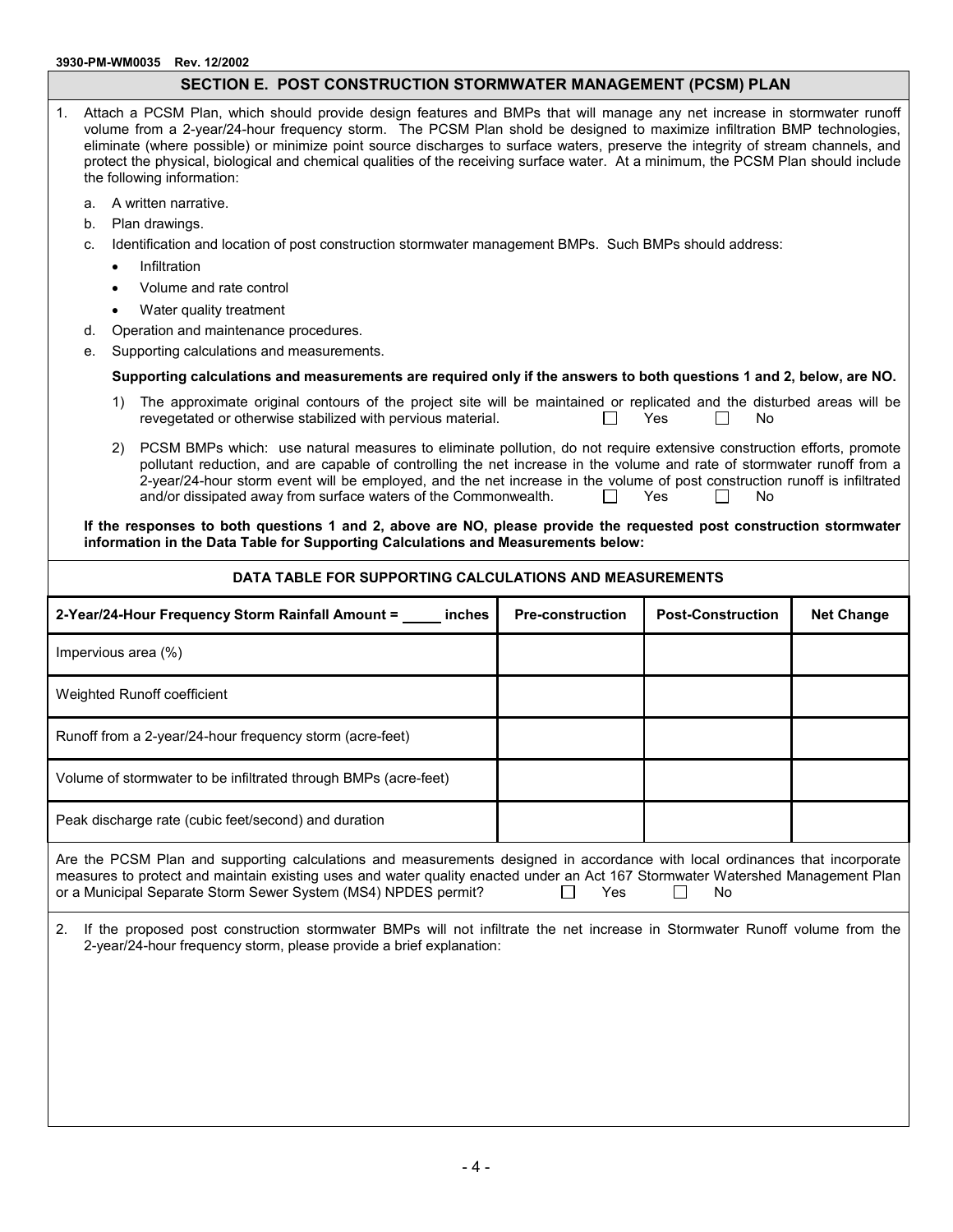|       | 3930-PM-WM0035 Rev. 12/2002                                                                                                                                                                                         |                                        |                        |         |                      |  |  |
|-------|---------------------------------------------------------------------------------------------------------------------------------------------------------------------------------------------------------------------|----------------------------------------|------------------------|---------|----------------------|--|--|
|       | 3. Are there existing post construction stormwater management BMPs at this Location/Site?                                                                                                                           |                                        |                        |         | $\Box$ YES $\Box$ NO |  |  |
|       | Do you plan to use and/or expand these existing post construction stormwater management BMPs? $\Box$ YES $\Box$ NO $\Box$ N/A                                                                                       |                                        |                        |         |                      |  |  |
| 4.    | Provide a brief description of the proposed new, existing or expansion of existing post construction stormwater management BMPs<br>identified in the attached PCSM Plan and the area of runoff treated by each BMP. |                                        |                        |         |                      |  |  |
|       | <b>Structural BMPs</b><br>N/A                                                                                                                                                                                       | $\Box$                                 |                        |         |                      |  |  |
|       |                                                                                                                                                                                                                     |                                        |                        |         |                      |  |  |
|       |                                                                                                                                                                                                                     |                                        |                        |         |                      |  |  |
|       |                                                                                                                                                                                                                     |                                        |                        |         |                      |  |  |
|       |                                                                                                                                                                                                                     |                                        |                        |         |                      |  |  |
|       |                                                                                                                                                                                                                     |                                        |                        |         |                      |  |  |
|       |                                                                                                                                                                                                                     |                                        |                        |         |                      |  |  |
|       |                                                                                                                                                                                                                     |                                        |                        |         |                      |  |  |
|       | Non-Structural BMPs<br>N/A                                                                                                                                                                                          | $\Box$                                 |                        |         |                      |  |  |
|       |                                                                                                                                                                                                                     |                                        |                        |         |                      |  |  |
|       |                                                                                                                                                                                                                     |                                        |                        |         |                      |  |  |
|       |                                                                                                                                                                                                                     |                                        |                        |         |                      |  |  |
|       |                                                                                                                                                                                                                     |                                        |                        |         |                      |  |  |
|       |                                                                                                                                                                                                                     |                                        |                        |         |                      |  |  |
|       |                                                                                                                                                                                                                     |                                        |                        |         |                      |  |  |
|       |                                                                                                                                                                                                                     |                                        |                        |         |                      |  |  |
|       |                                                                                                                                                                                                                     | SECTION F. CONSULTANT FOR THIS PROJECT |                        |         |                      |  |  |
|       | Last Name                                                                                                                                                                                                           |                                        | <b>First Name</b>      |         |                      |  |  |
| Title |                                                                                                                                                                                                                     |                                        | <b>Consulting Firm</b> |         |                      |  |  |
|       | <b>Mailing Address</b>                                                                                                                                                                                              |                                        |                        |         |                      |  |  |
| City  |                                                                                                                                                                                                                     |                                        | State                  | $ZIP+4$ |                      |  |  |
|       | Email                                                                                                                                                                                                               |                                        |                        | Phone   | Ext                  |  |  |
|       |                                                                                                                                                                                                                     |                                        |                        | FAX     |                      |  |  |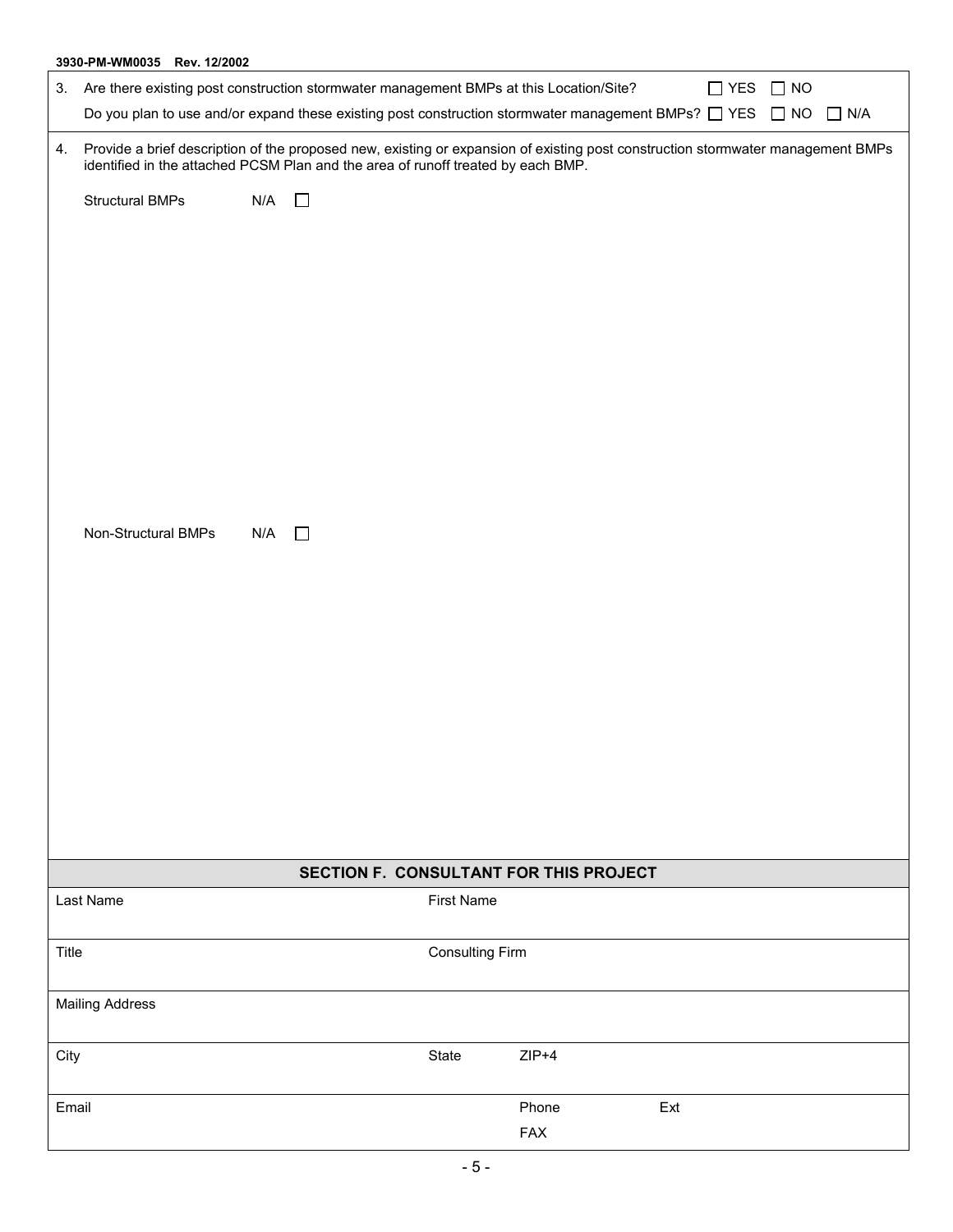| 3930-PM-WM0035 Rev. 12/2002                                                                                                                                                                                                                                      |
|------------------------------------------------------------------------------------------------------------------------------------------------------------------------------------------------------------------------------------------------------------------|
| SECTION G. PERMIT COORDINATION AND COMPLIANCE REVIEW                                                                                                                                                                                                             |
| Does the applicant (owner and/or operator) have or require any other Department permit or approval for this project?<br>If yes, list each permit or approval, permit number, and description.<br>No<br>Yes<br>$\blacksquare$<br>$\perp$                          |
|                                                                                                                                                                                                                                                                  |
|                                                                                                                                                                                                                                                                  |
| Compliance History Review:                                                                                                                                                                                                                                       |
| Is/was applicant in violation of any permits issued by DEP?<br><b>No</b><br>Yes                                                                                                                                                                                  |
| If yes, list each permit that is/was in violation and provide compliance status of the permitted activity (use additional sheets to<br>provide information on all permits).                                                                                      |
| Permit Program:                                                                                                                                                                                                                                                  |
| Permit Number:                                                                                                                                                                                                                                                   |
| Brief description of Non-Compliance:                                                                                                                                                                                                                             |
| Steps taken to achieve compliance and date(s) compliance achieved:                                                                                                                                                                                               |
| <b>Current Compliance Status:</b><br>$\Box$ In-Compliance<br>□ In Non-Compliance                                                                                                                                                                                 |
| If the applicant is not in compliance with any environmental law or regulation, permit, order or schedule of compliance of the<br>Department, provide a narrative description of how the applicant will achieve compliance including the appropriate milestones. |
|                                                                                                                                                                                                                                                                  |
|                                                                                                                                                                                                                                                                  |
|                                                                                                                                                                                                                                                                  |